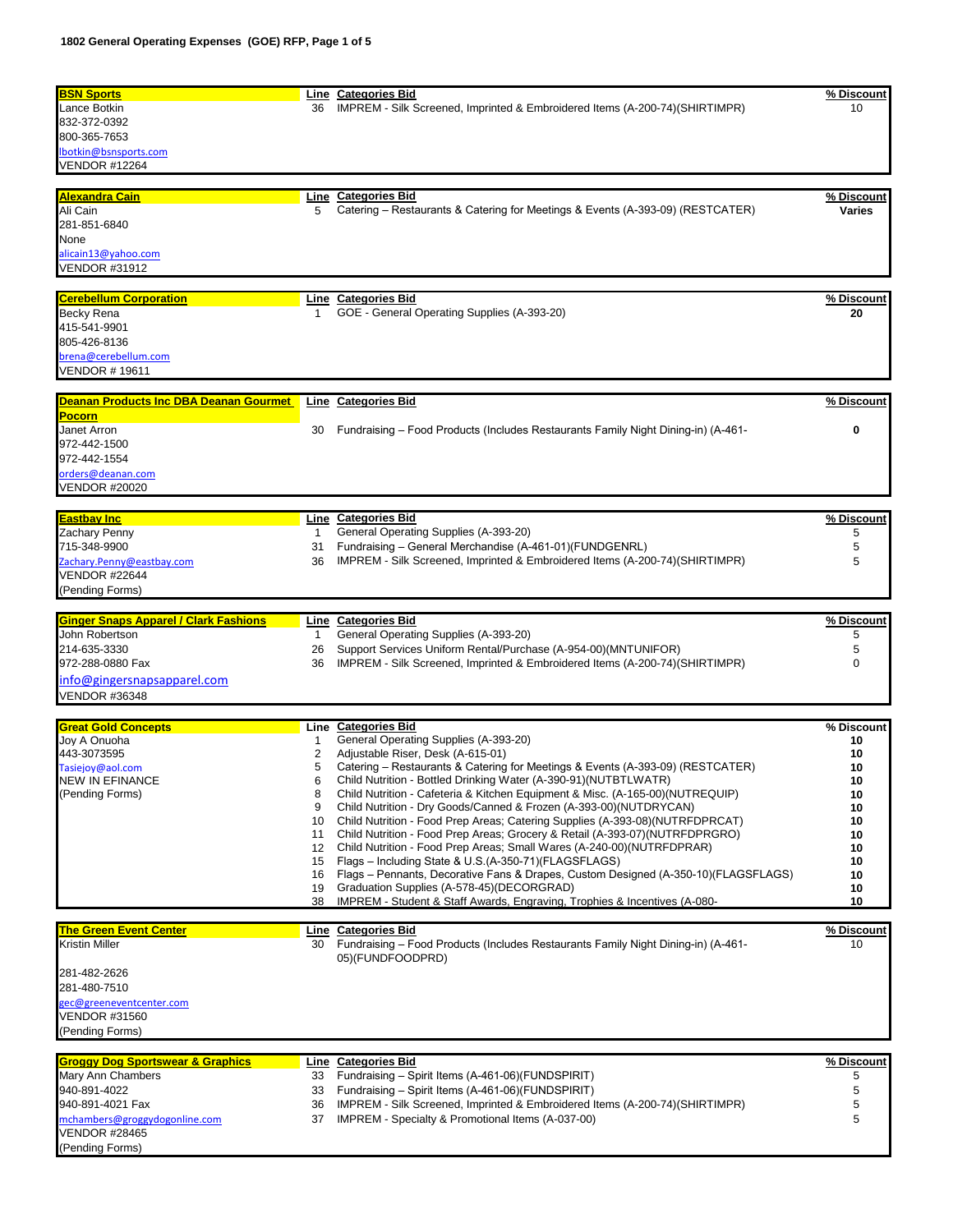## **1802 General Operating Expenses (GOE) RFP, Page 2 of 5**

| <b>GTM Sportswear (it's Greek to Me)</b>     |          | <b>Line Categories Bid</b>                                                                                                      | % Discount |
|----------------------------------------------|----------|---------------------------------------------------------------------------------------------------------------------------------|------------|
| <b>Heather Wilder</b>                        |          | 33 Fundraising - Spirit Items (A-461-06)(FUNDSPIRIT)                                                                            | 5          |
| 800-336-4486                                 | 36       | IMPREM - Silk Screened, Imprinted & Embroidered Items (A-200-74)(SHIRTIMPR)                                                     | 5          |
| 866-916-4270                                 |          | 37 IMPREM - Specialty & Promotional Items (A-037-00)                                                                            | 5          |
|                                              |          |                                                                                                                                 |            |
| gtmbids@igtm.com                             |          |                                                                                                                                 |            |
| <b>VENDOR #11424</b>                         |          |                                                                                                                                 |            |
| <b>Houston Embroidery Works</b>              |          | <b>Line Categories Bid</b>                                                                                                      | % Discount |
| Jerry Lamont                                 | 32       | Fundraising - Gift Items (A-461-04)(FUNDGIFTS)                                                                                  | 25         |
| 281-286-7553                                 | 33       | Fundraising - Spirit Items (A-461-06)(FUNDSPIRIT)                                                                               | 25         |
| 281-286-7553                                 |          | 36 IMPREM - Silk Screened, Imprinted & Embroidered Items (A-200-74) (SHIRTIMPR)                                                 | 30         |
| bids@lamontbrands.com                        |          | 37 IMPREM - Specialty & Promotional Items (A-037-00)                                                                            | 25         |
| <b>NEW IN EFINANCE</b>                       |          |                                                                                                                                 |            |
|                                              |          |                                                                                                                                 |            |
| <b>Houston Party Rental</b>                  |          | <b>Line Categories Bid</b>                                                                                                      | % Discount |
| Brandon Tick;e                               | 1        | General Operating Supplies (A-393-20)                                                                                           | $\Omega$   |
| 281-353-2254                                 |          |                                                                                                                                 |            |
| 281-353-2252                                 |          |                                                                                                                                 |            |
| party@houstonparty.com                       |          |                                                                                                                                 |            |
| <b>VENDOR #33379</b>                         |          |                                                                                                                                 |            |
|                                              |          |                                                                                                                                 |            |
| Knockout Sportswear                          |          | Line Categories Bid                                                                                                             | % Discount |
| Charise Hollingshead                         | 1        | General Operating Supplies (A-393-20)                                                                                           | 0          |
| 972-961-0066                                 | 36       | IMPREM - Silk Screened, Imprinted & Embroidered Items (A-200-74)(SHIRTIMPR)                                                     | 0          |
| 972-961-0067                                 | 37       | IMPREM - Specialty & Promotional Items (A-037-00)                                                                               | 0          |
| admin@knockoutsportswear.com                 |          |                                                                                                                                 |            |
| VENDOR #39236                                |          |                                                                                                                                 |            |
|                                              |          |                                                                                                                                 |            |
| Koza's Inc                                   |          | <b>Line Categories Bid</b>                                                                                                      | % Discount |
| Marilyn Mason                                |          | 33 Fundraising - Spirit Items (A-461-06)(FUNDSPIRIT)                                                                            | 5          |
| 281-485-1462                                 | 36       | IMPREM - Silk Screened, Imprinted & Embroidered Items (A-200-74)(SHIRTIMPR)                                                     | 5          |
| 281-485-8000                                 |          | 37 IMPREM - Specialty & Promotional Items (A-037-00)                                                                            | 5          |
| marilyn@kozas.com                            | 38       | IMPREM - Student & Staff Awards, Engraving, Trophies & Incentives (A-080-                                                       | 5          |
|                                              |          | 78)(AWARDTROPH)                                                                                                                 |            |
| <b>VENDOR #34809</b>                         |          |                                                                                                                                 |            |
| (Pending Forms)                              |          |                                                                                                                                 |            |
|                                              |          |                                                                                                                                 |            |
| <u>-OLA Savannah Coffee &amp; Tea</u>        |          | <b>Line Categories Bid</b>                                                                                                      | % Discount |
| Ami Kennedy                                  | 31       | Fundraising - General Merchandise (A-461-01)(FUNDGENRL)                                                                         | 0          |
| 713-222-9800                                 |          |                                                                                                                                 |            |
| 713-222-9802                                 |          |                                                                                                                                 |            |
| OLA@LOLACC.COM                               |          |                                                                                                                                 |            |
| /ENDOR #31606                                |          |                                                                                                                                 |            |
|                                              |          |                                                                                                                                 |            |
| Loven BF Inc -Big Frog Custom T-Shirts &     |          | <b>Line Categories Bid</b>                                                                                                      | % Discount |
|                                              |          |                                                                                                                                 |            |
| <b>More of Pearland</b>                      |          |                                                                                                                                 |            |
|                                              |          | IMPREM - Silk Screened, Imprinted & Embroidered Items (A-200-74) (SHIRTIMPR)                                                    |            |
| Natasha Charles                              | 36<br>37 |                                                                                                                                 | 10         |
| 832-967-8626                                 |          | IMPREM - Specialty & Promotional Items (A-037-00)                                                                               | 10         |
| atashac@bigfrog.com<br>VENDOR #40677         |          |                                                                                                                                 |            |
|                                              |          |                                                                                                                                 |            |
| McKnight Investments Inc dba Superior        |          |                                                                                                                                 |            |
| <b>Trophies &amp; Buckles</b>                |          | Line Categories Bid                                                                                                             | % Discount |
| Mariann Kornegay                             | 37       | IMPREM - Student & Staff Awards, Engraving, Trophies & Incentives (A-080-                                                       | 0          |
|                                              |          | 78)(AWARDTROPH)                                                                                                                 |            |
| 281-689-5677                                 |          |                                                                                                                                 |            |
| 281-689-6618                                 |          |                                                                                                                                 |            |
|                                              |          |                                                                                                                                 |            |
| orders@superiortrophies.net<br>VENDOR #10726 |          |                                                                                                                                 |            |
|                                              |          |                                                                                                                                 |            |
| (Pending Forms)                              |          |                                                                                                                                 |            |
| <b>One Stone Apparel</b>                     |          | <b>Line Categories Bid</b>                                                                                                      | % Discount |
| <b>Michael Bailey</b>                        | 1        | General Operating Supplies (A-393-20)                                                                                           | 0          |
|                                              |          |                                                                                                                                 | 0          |
| 800-265-5891                                 | 2        | Adjustable Riser, Desk (A-615-01)                                                                                               |            |
| m.bailey@onestoneapparel.com                 | 6        | Child Nutrition - Bottled Drinking Water (A-390-91)(NUTBTLWATR)                                                                 | 0<br>0     |
| NEW IN EFINANCE                              |          | 10 Child Nutrition - Food Prep Areas; Catering Supplies (A-393-08)(NUTRFDPRCAT)                                                 |            |
|                                              | 15       | Flags – Including State & U.S.(A-350-71)(FLAGSFLAGS)                                                                            | 0          |
|                                              | 16       | Flags - Pennants, Decorative Fans & Drapes, Custom Designed (A-350-10)(FLAGSFLAGS)                                              | 0          |
|                                              | 17       | Flag Poles (A-350-30)(FLAGSPOLES)                                                                                               | 0          |
|                                              | 18       | Flowers, Plants & Gifts (A-393-05)(GIFTFLWRS)                                                                                   | 0          |
|                                              | 19       | Graduation Supplies (A-578-45) (DECORGRAD)                                                                                      | 0          |
|                                              | 21       | Meeting & Event Supplies (A-037-34)(DECORMTGSUP)                                                                                | 0          |
|                                              | 23       | Printing Services - Newsprint (A-966-17)(NEWSPRINT)                                                                             | n          |
|                                              | 24       | Printing Services - Outside (A-966-18)(PRINTOUTSID)                                                                             | ი          |
|                                              | 25       | Publications/Newspapers/Advertising/Media Release (A-915-71)(ADVERBIDNOT)                                                       | ი          |
|                                              | 26<br>29 | Support Services Uniform Rental/Purchase (A-954-00)(MNTUNIFOR)<br>Fundraising - Candles/Scented Products (A-461-02)(FUNDCANDLE) | 0<br>0     |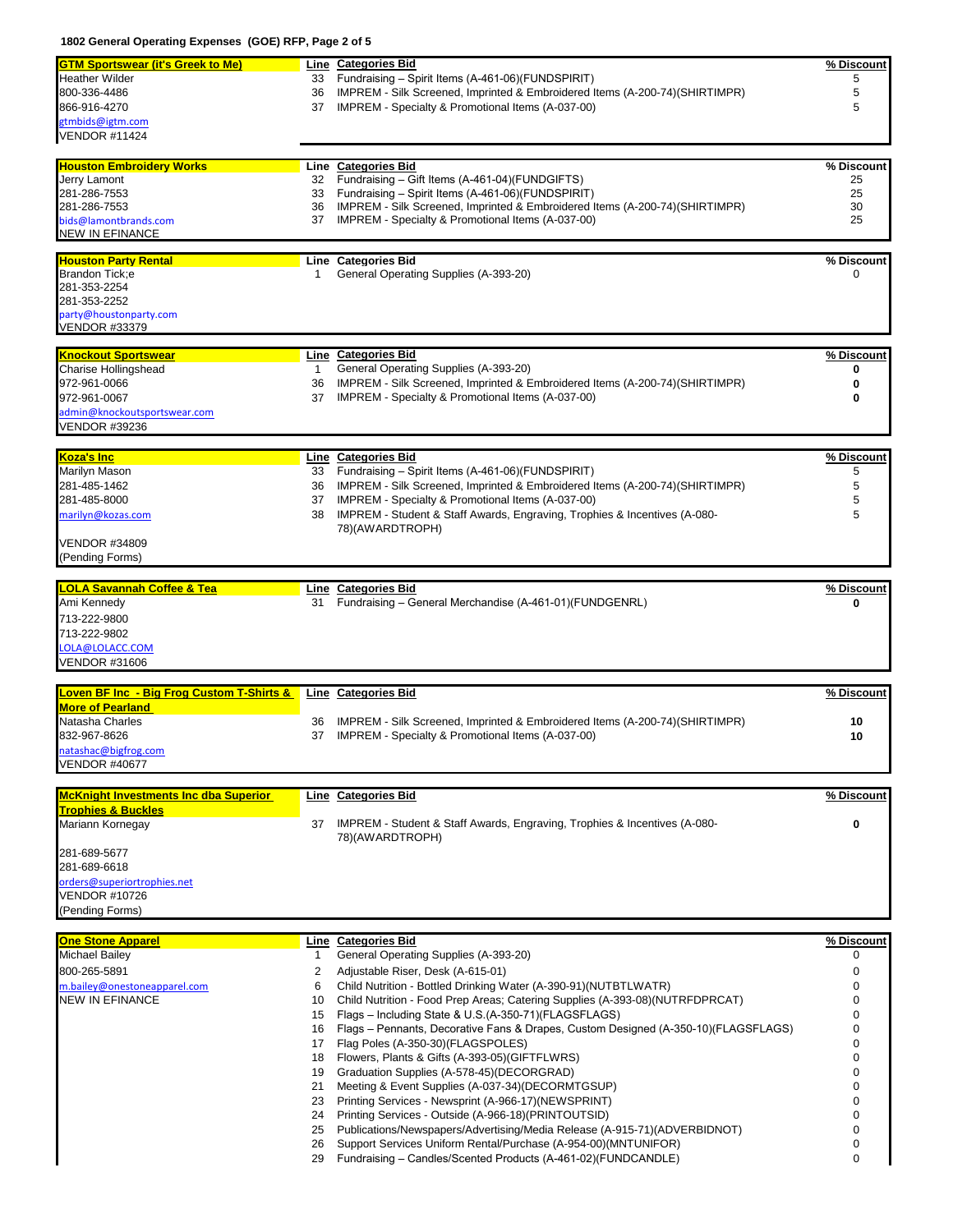## **1802 General Operating Expenses (GOE) RFP, Page 3 of 5**

| <b>One Stop Tents &amp; Events</b>                                                                                               | 31                      | Fundraising - General Merchandise (A-461-01)(FUNDGENRL)<br>32 Fundraising – Gift Items (A-461-04)(FUNDGIFTS)<br>33 Fundraising - Spirit Items (A-461-06)(FUNDSPIRIT)<br>34 Fundraising – Stationery/Paper Goods (A-461-03)(FUNDPPRGDS)<br>35 Fundraising - Vendor Discount Coupons/Books/Cards (A-461-07)(FUNDSPRTCRD)<br>36 IMPREM - Silk Screened, Imprinted & Embroidered Items (A-200-74)(SHIRTIMPR)<br>37 IMPREM - Specialty & Promotional Items (A-037-00)<br>38 IMPREM - Student & Staff Awards, Engraving, Trophies & Incentives (A-080-78)(AWARDTROPH)<br><b>Line Categories Bid</b> | 0<br>0<br>0<br>0<br>0<br>0<br>0<br>0<br>% Discount |
|----------------------------------------------------------------------------------------------------------------------------------|-------------------------|-----------------------------------------------------------------------------------------------------------------------------------------------------------------------------------------------------------------------------------------------------------------------------------------------------------------------------------------------------------------------------------------------------------------------------------------------------------------------------------------------------------------------------------------------------------------------------------------------|----------------------------------------------------|
| Karen Keesler<br>281-338-9898<br>281-338-7373<br>kkeesler@onestopparty.com<br>VENDOR #6321                                       | 5<br>21                 | Catering – Restaurants & Catering for Meetings & Events (A-393-09) (RESTCATER)<br>Meeting & Event Supplies (A-037-34)(DECORMTGSUP)                                                                                                                                                                                                                                                                                                                                                                                                                                                            | 0<br>$\mathbf 0$                                   |
|                                                                                                                                  |                         |                                                                                                                                                                                                                                                                                                                                                                                                                                                                                                                                                                                               |                                                    |
| <b>Pearland Capital Group</b><br>Andrea Lynn<br>713-340-0110<br>713-340-0140<br>andrea.lynn@hilton.com<br><b>VENDOR #28913</b>   | 5<br>21                 | Line Categories Bid<br>Catering – Restaurants & Catering for Meetings & Events (A-393-09) (RESTCATER)<br>Meeting & Event Supplies (A-037-34)(DECORMTGSUP)                                                                                                                                                                                                                                                                                                                                                                                                                                     | % Discount<br>0<br>0                               |
| <b>Pepi Corporation - Alonti Catering</b><br>David Korman<br>713-255-7268<br>713-528-7333<br>dkorman@alonti.com<br>VENDOR #36374 | 5                       | Line Categories Bid<br>Catering – Restaurants & Catering for Meetings & Events (A-393-09) (RESTCATER)                                                                                                                                                                                                                                                                                                                                                                                                                                                                                         | % Discount<br><b>Varies</b>                        |
| <b>PepWear LLC</b>                                                                                                               |                         | Line Categories Bid                                                                                                                                                                                                                                                                                                                                                                                                                                                                                                                                                                           | % Discount                                         |
| Daniel Lozano<br>972-723-7002<br>800-430-3226<br>daniel@pepwear.com<br>VENDOR #34097                                             | 5                       | Catering – Restaurants & Catering for Meetings & Events (A-393-09) (RESTCATER)                                                                                                                                                                                                                                                                                                                                                                                                                                                                                                                | Varies                                             |
| <b>Positive Promotiions Inc</b>                                                                                                  |                         | Line Categories Bid                                                                                                                                                                                                                                                                                                                                                                                                                                                                                                                                                                           | % Discount                                         |
| Kim Moore                                                                                                                        | 1                       | General Operating Supplies (A-393-20)                                                                                                                                                                                                                                                                                                                                                                                                                                                                                                                                                         | 0                                                  |
| 800-635-2666 x2612                                                                                                               | $\overline{\mathbf{c}}$ | Adjustable Riser, Desk (A-615-01)                                                                                                                                                                                                                                                                                                                                                                                                                                                                                                                                                             | 0                                                  |
| 877-258-1226                                                                                                                     | 6                       | Child Nutrition - Bottled Drinking Water (A-390-91)(NUTBTLWATR)                                                                                                                                                                                                                                                                                                                                                                                                                                                                                                                               | 0                                                  |
| ar@positivepromotions.com<br><b>VENDOR #53808</b>                                                                                | 10<br>15                | Child Nutrition - Food Prep Areas; Catering Supplies (A-393-08) (NUTRFDPRCAT)<br>Flags - Including State & U.S.(A-350-71)(FLAGSFLAGS)                                                                                                                                                                                                                                                                                                                                                                                                                                                         | 0<br>0                                             |
| (Pending Forms)                                                                                                                  | 16                      | Flags - Pennants, Decorative Fans & Drapes, Custom Designed (A-350-10)(FLAGSFLAGS)                                                                                                                                                                                                                                                                                                                                                                                                                                                                                                            | 0                                                  |
|                                                                                                                                  | 17                      | Flag Poles (A-350-30)(FLAGSPOLES)                                                                                                                                                                                                                                                                                                                                                                                                                                                                                                                                                             | 0                                                  |
|                                                                                                                                  | 18                      | Flowers, Plants & Gifts (A-393-05) (GIFTFLWRS)                                                                                                                                                                                                                                                                                                                                                                                                                                                                                                                                                | 0                                                  |
|                                                                                                                                  | 19                      | Graduation Supplies (A-578-45)(DECORGRAD)                                                                                                                                                                                                                                                                                                                                                                                                                                                                                                                                                     | 0                                                  |
|                                                                                                                                  | 21<br>23                | Meeting & Event Supplies (A-037-34)(DECORMTGSUP)<br>Printing Services - Newsprint (A-966-17) (NEWSPRINT)                                                                                                                                                                                                                                                                                                                                                                                                                                                                                      | 0<br>0                                             |
|                                                                                                                                  | 24                      | Printing Services - Outside (A-966-18) (PRINTOUTSID)                                                                                                                                                                                                                                                                                                                                                                                                                                                                                                                                          | 0                                                  |
|                                                                                                                                  | 25                      | Publications/Newspapers/Advertising/Media Release (A-915-71)(ADVERBIDNOT)                                                                                                                                                                                                                                                                                                                                                                                                                                                                                                                     | 0                                                  |
|                                                                                                                                  |                         | 26 Support Services Uniform Rental/Purchase (A-954-00) (MNTUNIFOR)                                                                                                                                                                                                                                                                                                                                                                                                                                                                                                                            | 0                                                  |
|                                                                                                                                  |                         | 29 Fundraising - Candles/Scented Products (A-461-02) (FUNDCANDLE)<br>31 Fundraising - General Merchandise (A-461-01) (FUNDGENRL)                                                                                                                                                                                                                                                                                                                                                                                                                                                              | 0<br>0                                             |
|                                                                                                                                  |                         | 32 Fundraising - Gift Items (A-461-04)(FUNDGIFTS)                                                                                                                                                                                                                                                                                                                                                                                                                                                                                                                                             | 0                                                  |
|                                                                                                                                  |                         | 33 Fundraising - Spirit Items (A-461-06)(FUNDSPIRIT)                                                                                                                                                                                                                                                                                                                                                                                                                                                                                                                                          | 0                                                  |
|                                                                                                                                  |                         | 34 Fundraising - Stationery/Paper Goods (A-461-03)(FUNDPPRGDS)                                                                                                                                                                                                                                                                                                                                                                                                                                                                                                                                | 0                                                  |
|                                                                                                                                  | 36                      | 35 Fundraising - Vendor Discount Coupons/Books/Cards (A-461-07)(FUNDSPRTCRD)<br>IMPREM - Silk Screened, Imprinted & Embroidered Items (A-200-74) (SHIRTIMPR)                                                                                                                                                                                                                                                                                                                                                                                                                                  | 0<br>0                                             |
|                                                                                                                                  | 37                      | IMPREM - Specialty & Promotional Items (A-037-00)                                                                                                                                                                                                                                                                                                                                                                                                                                                                                                                                             | 0                                                  |
|                                                                                                                                  | 38                      | IMPREM - Student & Staff Awards, Engraving, Trophies & Incentives (A-080-78)(AWARDTROPH)                                                                                                                                                                                                                                                                                                                                                                                                                                                                                                      | 0                                                  |
|                                                                                                                                  |                         |                                                                                                                                                                                                                                                                                                                                                                                                                                                                                                                                                                                               |                                                    |
| <u> Premier - International Mailing Sysytems</u><br>Max Noble                                                                    |                         | Line Categories Bid<br>24 Printing Services - Outside (A-966-18) (PRINTOUTSID)                                                                                                                                                                                                                                                                                                                                                                                                                                                                                                                | % Discount<br>0                                    |
| 832-608-6400                                                                                                                     |                         | Mailing Services - A-962-64                                                                                                                                                                                                                                                                                                                                                                                                                                                                                                                                                                   | 10                                                 |
| 832-608-6440                                                                                                                     |                         |                                                                                                                                                                                                                                                                                                                                                                                                                                                                                                                                                                                               |                                                    |
| max@mailplex.com                                                                                                                 |                         |                                                                                                                                                                                                                                                                                                                                                                                                                                                                                                                                                                                               |                                                    |
| VENDOR #12368                                                                                                                    |                         |                                                                                                                                                                                                                                                                                                                                                                                                                                                                                                                                                                                               |                                                    |
| <b>Rolling Dough - Panera Bread</b>                                                                                              |                         | Line Categories Bid                                                                                                                                                                                                                                                                                                                                                                                                                                                                                                                                                                           | % Discount                                         |
| Joshua Wilson                                                                                                                    | 5                       | Catering – Restaurants & Catering for Meetings & Events (A-393-09) (RESTCATER)                                                                                                                                                                                                                                                                                                                                                                                                                                                                                                                | 0                                                  |
| 832-814-3436                                                                                                                     |                         |                                                                                                                                                                                                                                                                                                                                                                                                                                                                                                                                                                                               |                                                    |
| wilson009@gmail.com                                                                                                              |                         |                                                                                                                                                                                                                                                                                                                                                                                                                                                                                                                                                                                               |                                                    |
| <b>VENDOR #32762</b>                                                                                                             |                         |                                                                                                                                                                                                                                                                                                                                                                                                                                                                                                                                                                                               |                                                    |
| <b>Signature Fundraising Inc</b>                                                                                                 |                         | Line Categories Bid                                                                                                                                                                                                                                                                                                                                                                                                                                                                                                                                                                           | % Discount                                         |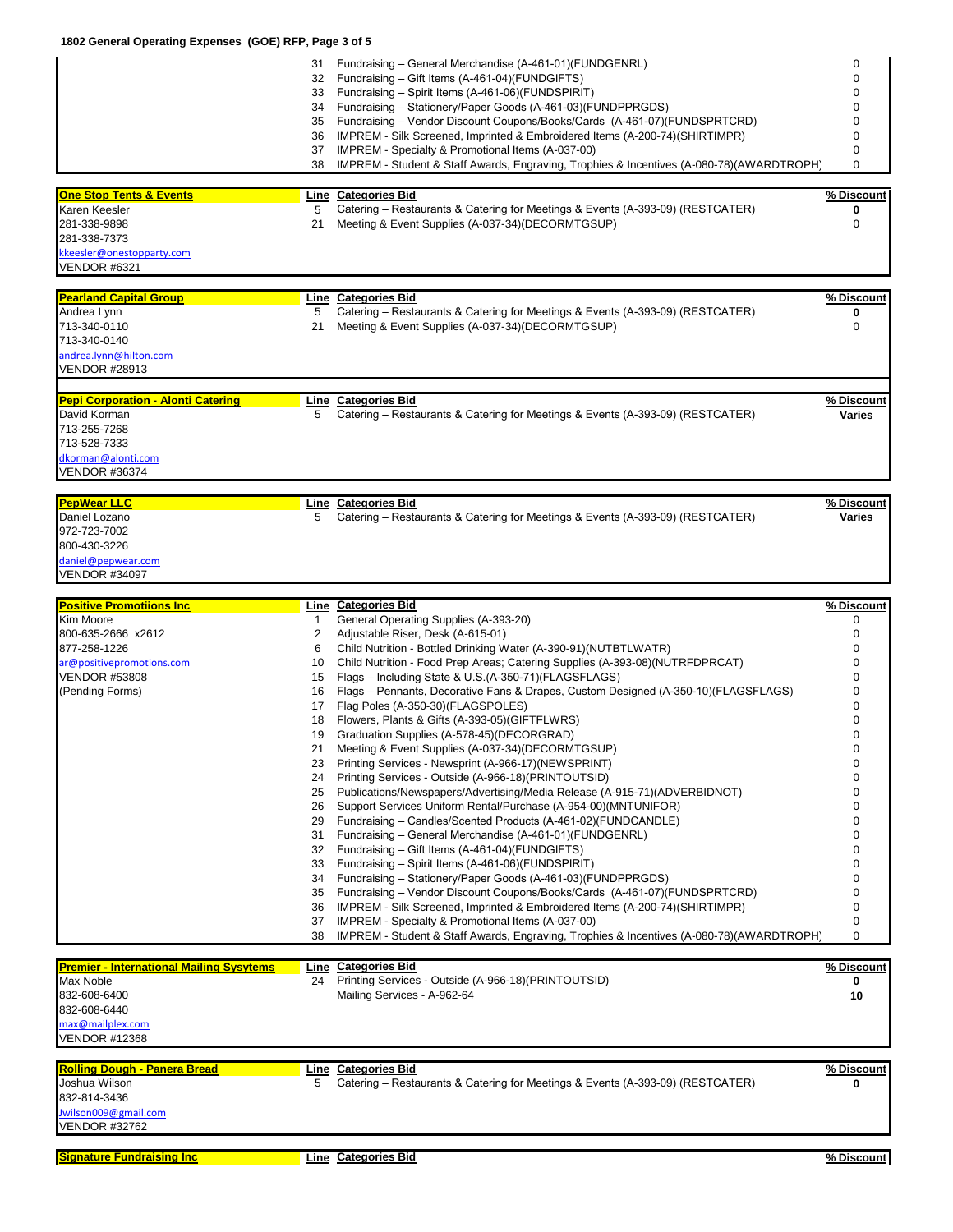|                                             |              |                                                                                                          | 1802 General Operating Expenses (GOE) RFP, Page 4 of 5 |  |  |  |  |  |  |
|---------------------------------------------|--------------|----------------------------------------------------------------------------------------------------------|--------------------------------------------------------|--|--|--|--|--|--|
| Carina Rice                                 |              | 30 Fundraising – Food Products (Includes Restaurants Family Night Dining-in) (A-461-<br>05)(FUNDFOODPRD) | 50                                                     |  |  |  |  |  |  |
| 800-645-3863<br>800-898-7702                | 31           | Fundraising - General Merchandise (A-461-01)(FUNDGENRL)                                                  | $\mathbf 0$                                            |  |  |  |  |  |  |
| ricearoni6@gmail.com                        |              |                                                                                                          |                                                        |  |  |  |  |  |  |
| <b>VENDOR #30313</b>                        |              |                                                                                                          |                                                        |  |  |  |  |  |  |
| Southern Athletic Supply                    |              | Line Categories Bid                                                                                      | % Discount                                             |  |  |  |  |  |  |
| James Novak                                 | 36           | IMPREM - Silk Screened, Imprinted & Embroidered Items (A-200-74)(SHIRTIMPR)                              | ∩                                                      |  |  |  |  |  |  |
| 281-485-1950                                |              |                                                                                                          |                                                        |  |  |  |  |  |  |
| 281-485-1950                                |              |                                                                                                          |                                                        |  |  |  |  |  |  |
| southernathleticsupply@yahoo.com            |              |                                                                                                          |                                                        |  |  |  |  |  |  |
| <b>NEW IN EFINANCE</b>                      |              |                                                                                                          |                                                        |  |  |  |  |  |  |
| <u>Square Panda Inc</u>                     |              | Line Categories Bid                                                                                      | % Discount                                             |  |  |  |  |  |  |
| Melissa Johnson                             | $\mathbf{1}$ | General Operating Supplies (A-393-20)                                                                    | $\Omega$                                               |  |  |  |  |  |  |
| 972-955-0872                                |              |                                                                                                          |                                                        |  |  |  |  |  |  |
| melissa@squarepanda.com                     |              |                                                                                                          |                                                        |  |  |  |  |  |  |
| <b>VENDOR #41190</b>                        |              |                                                                                                          |                                                        |  |  |  |  |  |  |
| <b>Teacher Created Materials</b>            |              | <b>Line Categories Bid</b>                                                                               | % Discount                                             |  |  |  |  |  |  |
| Brian Washington                            | 1            | General Operating Supplies (A-393-20)                                                                    | $\Omega$                                               |  |  |  |  |  |  |
| 800-858-7339                                |              |                                                                                                          |                                                        |  |  |  |  |  |  |
| 888-877-7606                                |              |                                                                                                          |                                                        |  |  |  |  |  |  |
| customerservice@tcmpub.com                  |              |                                                                                                          |                                                        |  |  |  |  |  |  |
| <b>VENDOR #14115</b>                        |              |                                                                                                          |                                                        |  |  |  |  |  |  |
| (Pending Forms)                             |              |                                                                                                          |                                                        |  |  |  |  |  |  |
| <b>Texas Ink</b>                            |              | <b>Line Categories Bid</b>                                                                               | % Discount                                             |  |  |  |  |  |  |
| Kim Goodwin                                 | 36           | IMPREM - Silk Screened, Imprinted & Embroidered Items (A-200-74)(SHIRTIMPR)                              | 0                                                      |  |  |  |  |  |  |
| 713-396-2208                                | 38           | IMPREM - Student & Staff Awards, Engraving, Trophies & Incentives (A-080-                                | $\Omega$                                               |  |  |  |  |  |  |
|                                             |              | 78)(AWARDTROPH)                                                                                          |                                                        |  |  |  |  |  |  |
| Kim@texasink.com                            |              |                                                                                                          |                                                        |  |  |  |  |  |  |
| <b>NEW IN EFINANCE</b>                      |              |                                                                                                          |                                                        |  |  |  |  |  |  |
| <b>Tranel H Flowers - Top Notch Designs</b> |              | <b>Line Categories Bid</b>                                                                               | % Discount                                             |  |  |  |  |  |  |
| <b>Tranel H Flowers</b>                     |              | 31 Fundraising - General Merchandise (A-461-01)(FUNDGENRL)                                               | 10                                                     |  |  |  |  |  |  |
| 832-452-1163                                | 33           | Fundraising - Spirit Items (A-461-06)(FUNDSPIRIT)                                                        | 10                                                     |  |  |  |  |  |  |
| topnotchdesigns@comcast.net                 | 36           | IMPREM - Silk Screened, Imprinted & Embroidered Items (A-200-74)(SHIRTIMPR)                              | 10                                                     |  |  |  |  |  |  |
| <b>VENDOR #39242</b>                        | 38           | IMPREM - Student & Staff Awards, Engraving, Trophies & Incentives (A-080-                                | 10                                                     |  |  |  |  |  |  |
| (Pending Forms)                             |              | 78)(AWARDTROPH)                                                                                          |                                                        |  |  |  |  |  |  |
|                                             |              |                                                                                                          |                                                        |  |  |  |  |  |  |
| U-HAUL                                      |              | Line Categories Bid                                                                                      | % Discount                                             |  |  |  |  |  |  |
| <b>Todd Taylor</b>                          |              | Transportation - Area Student Sctivities (A-924-81)                                                      | 0                                                      |  |  |  |  |  |  |
| 972-263-8357                                |              | Transportation - Vehicle Rental (A-962-34)                                                               | 0                                                      |  |  |  |  |  |  |
| 972-271-5661                                |              |                                                                                                          |                                                        |  |  |  |  |  |  |
| odd taylor@uhaul.com                        |              |                                                                                                          |                                                        |  |  |  |  |  |  |
| <b>VENDOR #36388</b>                        |              |                                                                                                          |                                                        |  |  |  |  |  |  |